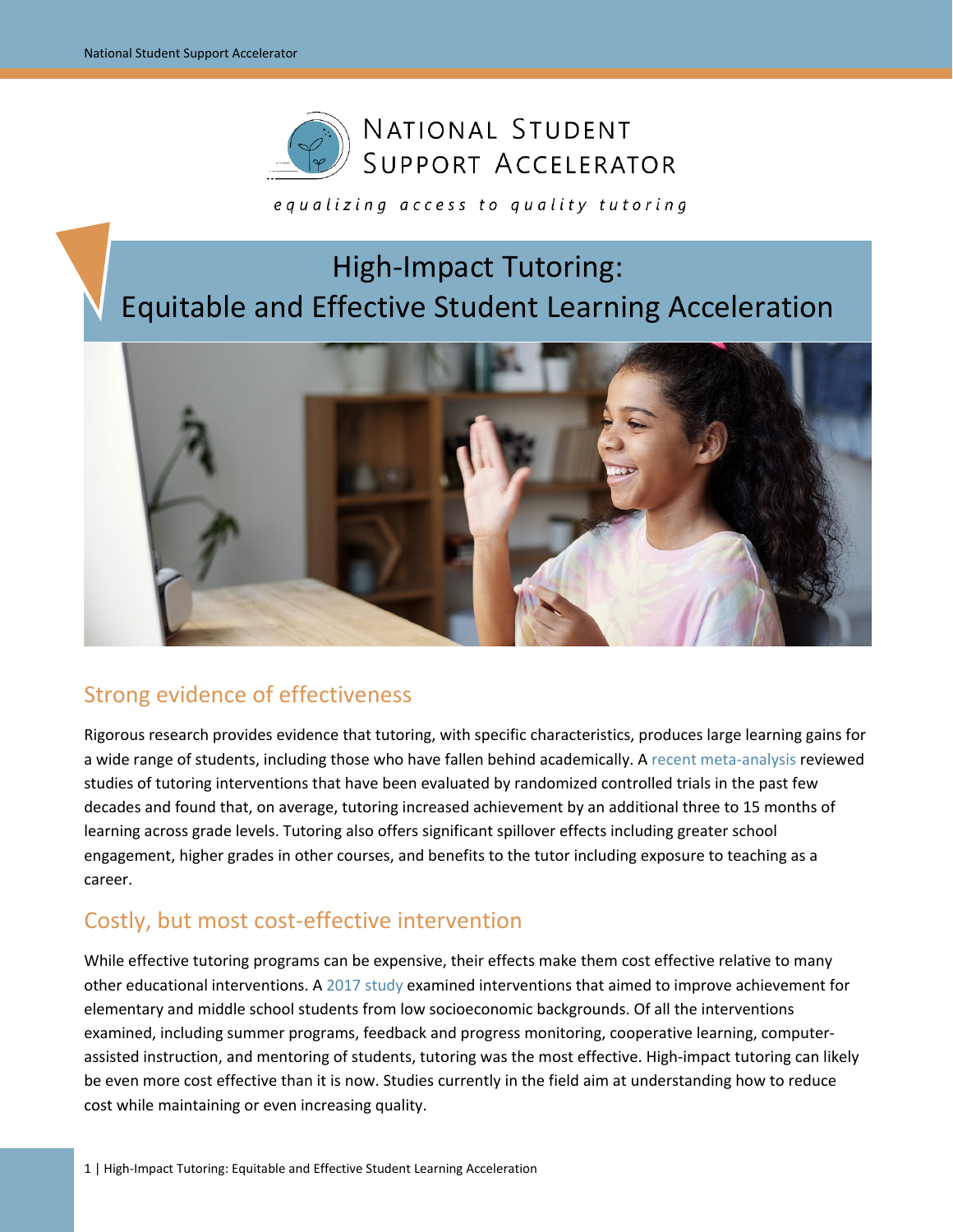## The seven elements of high-impact tutoring

Based on [a review of existing research and best practices,](https://studentsupportaccelerator.com/sites/default/files/Accelerator_Research_Agenda.pdf) seven elements of high-impact tutoring are regularly present in effective, high-impact programs.



### Foundational Elements

#### **1. Equity 1**

- Accessible to students in need. m.
- Tutors are trained to lead sessions with equity at the center.  $\mathcal{L}_{\mathcal{A}}$
- П Tutors reflect the communities and lived experience of the students they tutor.

#### **2. Safety 2**

Policies, training, and systems are in place to ensure the safety of students. П

#### **3. Cohesion 3**

- $\mathcal{C}^{\mathcal{A}}$ Elements of the program are aligned and designed to work effectively together.
- Tutoring organization has effective leadership, internal operations and culture.  $\mathcal{L}_{\mathcal{A}}$

### Model Elements

**4**

**4. Tutor: consistent, well-supported**

Tutors are skilled at relationship-building, consistent, knowledgeable about content and are  $\mathcal{L}_{\mathcal{A}}$ culturally competent.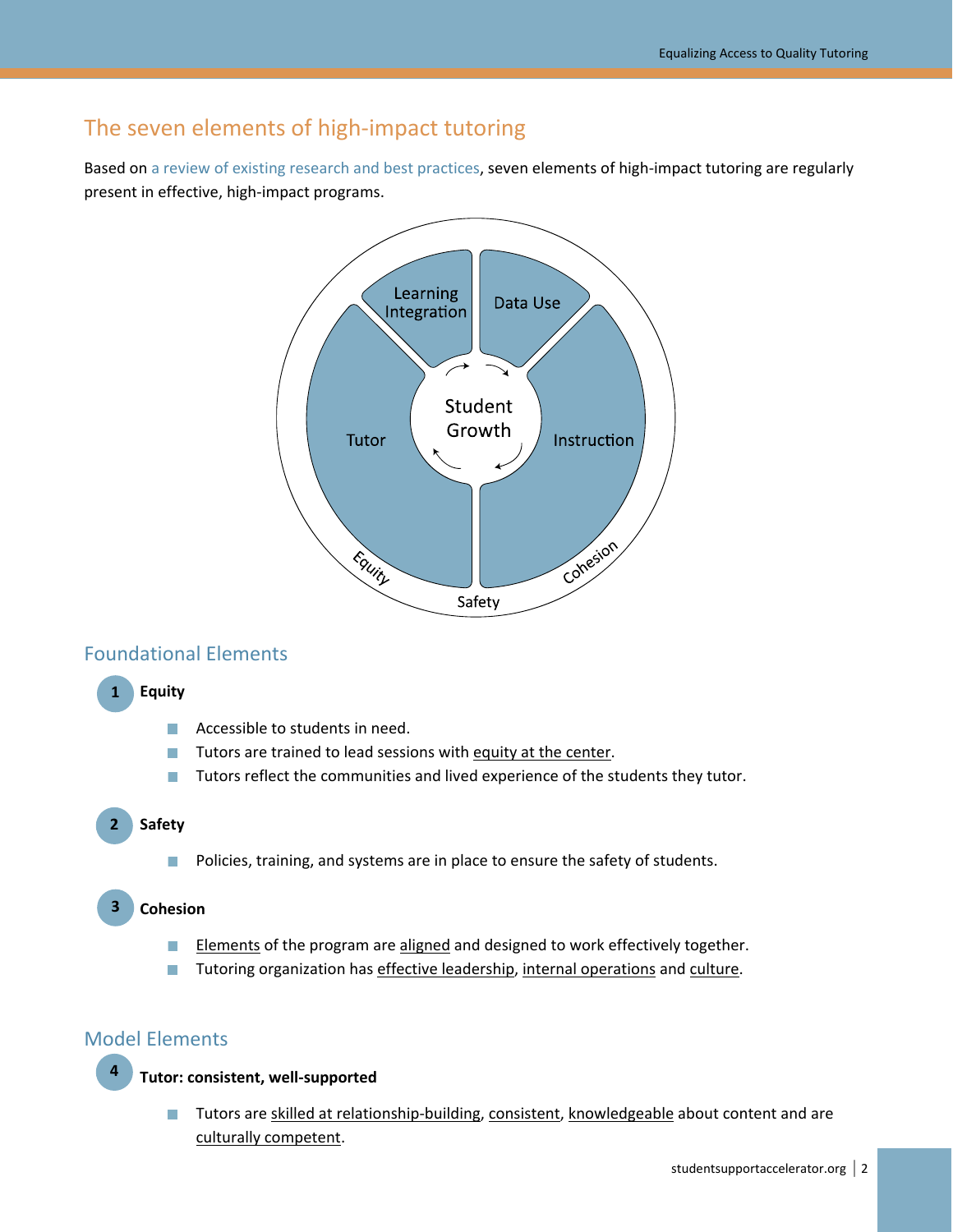- Effective tutors can be from a range of backgrounds
	- While certified teachers make highly effective tutors, paraprofessionals and others have proven to be effective with the right training, coaching and materials.
	- Historically, volunteers and university students have not proven to be as effective, however, programs that provide an incentive such as work-study programs or corporate volunteer programs are promising.
- $\blacksquare$  Tutors reflect the students they tutor.
- Tutors have initial training, ongoing coaching and clear lines of accountability. **Contract**

#### **5. Instruction: significant time, using high-quality materials, in small groups 5**

- **Instruction is supplemental and focused on acceleration, not remediation**
- $\blacksquare$  Sessions are a minimum of three times per week.
- **Duration of sessions depends on the program's content area and student age (often 30 minutes** in younger grades and up to a full class period in older grades).
- **Duration is a minimum of 10 weeks, preferably the full school year.**
- Group size is no more than three.
- **Materials are aligned with both state standards and research on teaching and learning, are** engaging and easy for tutors to use. Preference is for high quality materials over matching classroom instructional materials.
- **Preference is for sessions to be in-person, however research is showing that virtual can be** effective and is a particularly good strategy for content areas in which it is more difficult to source tutors such as higher-level math.

#### **6. Learning Integration: embedded in school 6**

- Tutoring is embedded in the school program to create equitable access and consistency for students and coordination with school efforts.
- **Family is engaged and understands and supports their student's participation.**

#### **7. Data Use: regularly used to inform instruction and program improvement 7**

- **Student data is used consistently to understand students strengths and needs, and build** sessions to focus on student needs.
- **Program data is used to assess effectiveness at improving student learning and make** adjustments based on these data.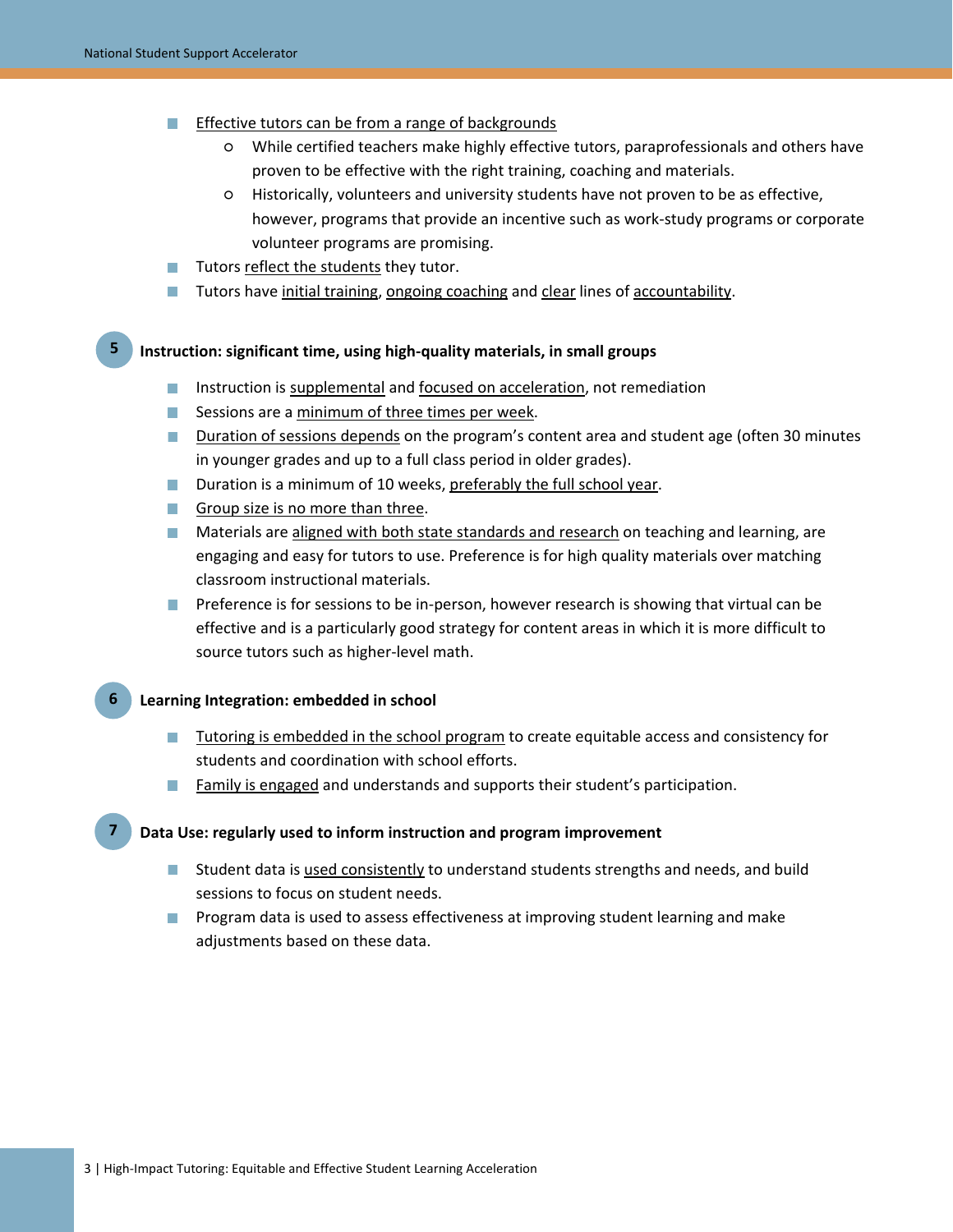|                    | <b>Absolutes</b>                                                                                                                                                                                  | <b>Variables</b>                                                                                                                                                  |
|--------------------|---------------------------------------------------------------------------------------------------------------------------------------------------------------------------------------------------|-------------------------------------------------------------------------------------------------------------------------------------------------------------------|
| <b>Tutors</b>      | Ability to engage students<br>$\Box$<br>Reliable and consistent<br><b>College</b><br>Initial training that includes issues of<br>T.<br>equity and safety<br>Ongoing oversight and coaching<br>t i | Tutor background (teachers,<br>$\Box$<br>paraprofessionals, college students)<br>Pedagogical/Content knowledge<br>l a l<br>Who hires and oversees tutors<br>l a l |
| <b>Instruction</b> | High-frequency (3+ times per week,<br>30+ minutes)<br>High-quality materials<br>m.<br>3 or fewer students per tutor<br>T.                                                                         | Preference for in-person, but virtual<br><b>I</b><br>can be effective                                                                                             |
| Integration        | In students' academic schedule<br>Aligned with state standards<br>H.<br>Engaged with teachers and parents<br><b>College</b>                                                                       | Extent to which the material matches<br>n.<br>classroom work (e.g. depends on<br>quality)<br>Role of the teacher<br>٠                                             |
| Data               | Formative and ongoing assessments to<br>T.<br>tailor instruction<br>Regular assessment of tutors and<br>program progress                                                                          | Who collects / provides the data<br>l a l                                                                                                                         |

### **Summary of Model Elements of High-Impact Tutoring**

## Not all tutoring is equitable or effective

While high-impact tutoring demonstrates unusually strong evidence of effectiveness, it has only been available to a small number of students. Attempts to scale tutoring more broadly have focused on different form of tutoring, with much less evidence of effectiveness. Under No Child Left Behind, low-income parents could enroll their child in a state approved tutoring program after school if their school did not make adequate yearly progress for two consecutive years. Results were not equitable or effective. Participation at its highest was only 23% of eligible students. Results for those 23% of students were mixed with very little academic benefit on average.

## Now is the time to create equitable access to high-impact tutoring

Research tells us that high-impact tutoring has not scaled primarily because it is difficult for districts to change the academic schedule to accommodate tutoring, to raise needed additional funding and to either create a new, in-house tutoring program or identify the right tutoring organization with which to partner.

While COVID-19 has clearly widened inequality in educational outcomes and increased the need of high-impact tutoring, it has also created opportunities to scale high-impact tutoring. The pandemic disrupted school schedules which allows new options that could include embedding tutoring in students daily schedules. The new influx of educational funding from the federal government provides the needed resources. And we have needed